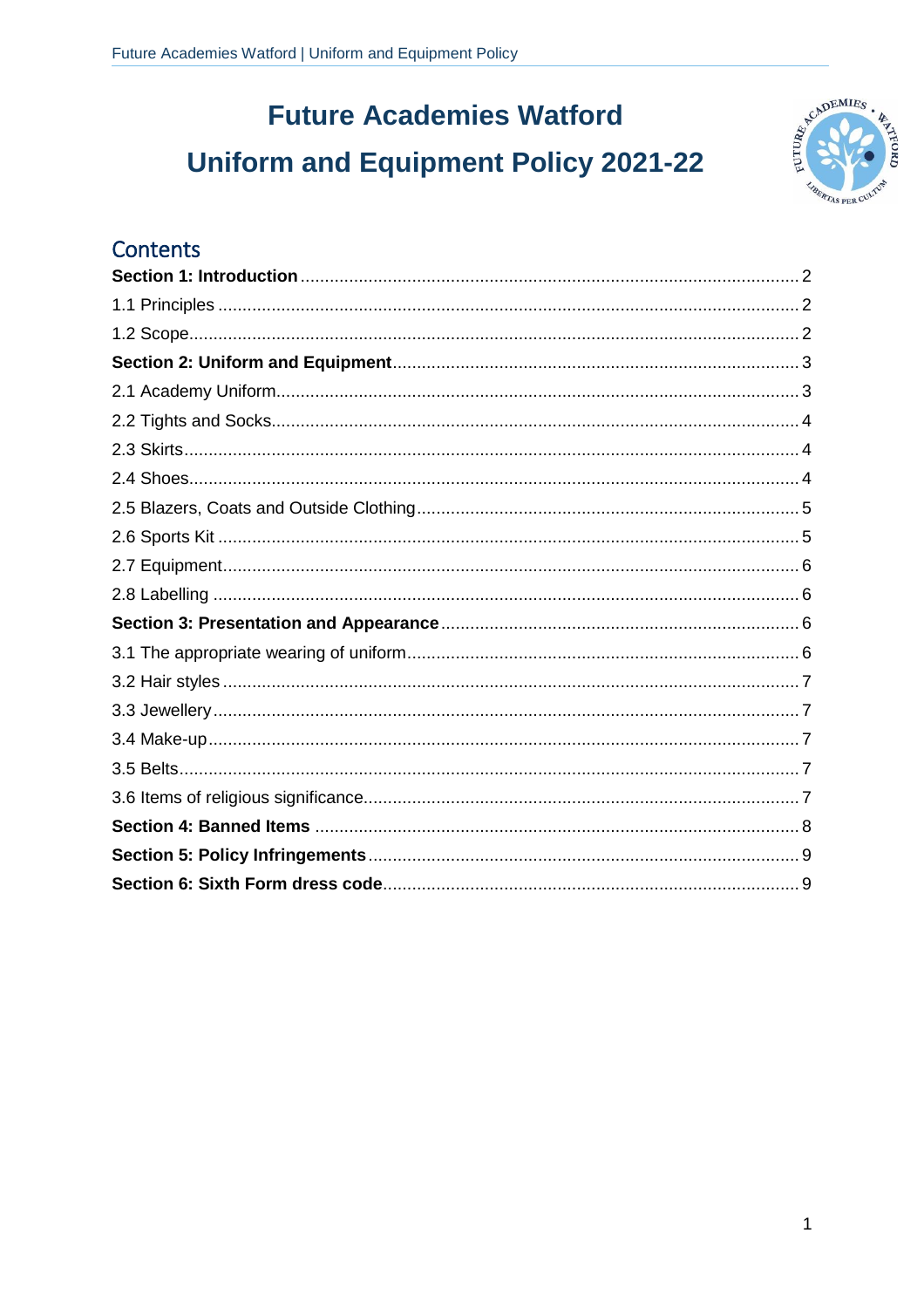# <span id="page-1-0"></span>**Section 1: Introduction**

## <span id="page-1-1"></span>1.1 Principles

Future Academies Watford promotes excellence and aspiration in everything its students do. The academy uniform is designed to reinforce this spirit of excellence, encouraging students to take pride in belonging to their school community. Our uniform is smart and practical and, as such, it presents a professional and business-like image that enables students to act as ambassadors for their school and for Future Academies.

At Future Academies Watford, we believe that having an academy uniform achieves three important goals:

- It encourages a sense of community identity and pride. By wearing the same badge and the same clothing, students are encouraged to think of the needs of the community as well as their own individual needs.
- It encourages our students to develop habits for life. By learning to polish their shoes, fold their trousers or hang up their blazers, students learn habits of discipline and personal responsibility that will stay with them for life.
- It prevents unkindness or bullying while keeping costs down. By requiring all our students to wear the same low-cost uniform, we reduce the incentive for students to ask parents for the latest (and most expensive) items of fashion. As a result, costs are kept as low as possible and no child can be identified as being poorer or wealthier than any other.

High standards of presentation are required at all times when wearing the academy uniform. The uniform must be complete and must not be mixed with non-uniform clothing. In addition, we expect all students to take pride in their personal appearance: clothes should always be clean and smartly presented, hair should be neat and tidy and no jewellery should be worn (except where agreed on grounds of faith). We expect shoes to be polished at least once each week, and we expect students to wear a clean shirt every day. We expect sports kit to be washed each week. It is important to stress that our uniform expectations apply both when students are on the academy premises as well as when they are travelling to and from the academy, when they are on school trips, or when they are otherwise representing our school in the community.

For our uniform policy to be successful, it must be implemented universally and without exception. Our parents and guardians understand this, and they therefore support us at home to uphold the academy's high standards.

We understand that, for some families, finances may be tight. We believe that, by having a strict uniform policy and by doing all we can to keep items of fashion out of the academy, we help families to keep costs down. Nevertheless, if you do have an individual problem, or if you are unsure about an item of clothing, please do not hesitate to contact your child's Head of Year who will deal with your enquiry in the strictest confidence.

If in any doubt about the details of the uniform policy, and to save time and anguish, parents should contact the academy. It is better to check with a member of staff than to rely on assurances from students as these are sometimes incorrect.

### <span id="page-1-2"></span>1.2 Scope

The uniform policy applies to all students whenever they are in school, travelling to and from school or otherwise representing the academy.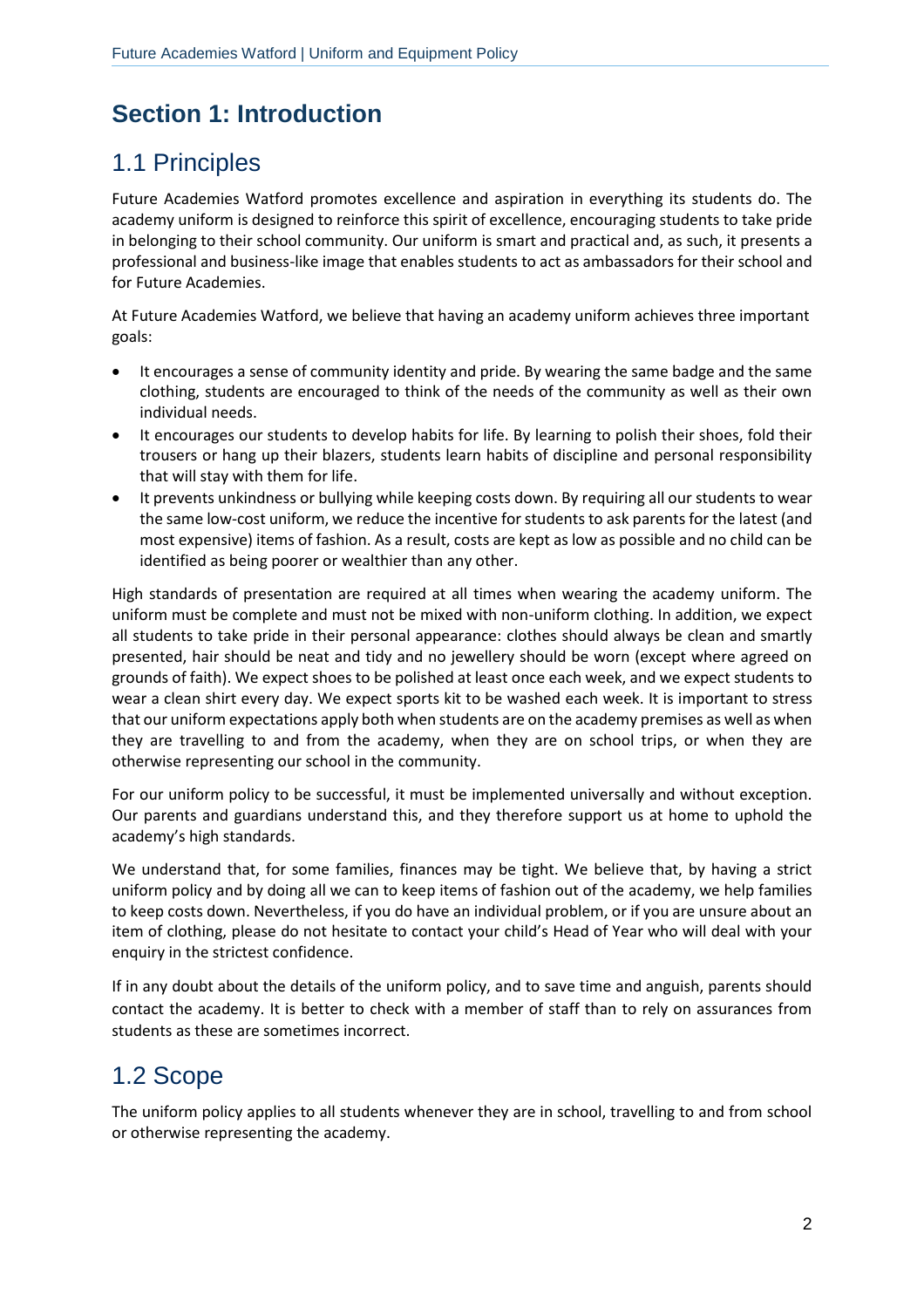The academy uniform or sports kit must be worn in their entirety. Students should not 'mix and match' the two, nor wear either alongside non-uniform items. If students wish to wear their own clothes after school, they must return home and change completely out of their uniform.

Whilst any item of academy uniform or sports kit is being worn, the Behaviour Policy and Uniform and Equipment Policy apply in their entirety.

### <span id="page-2-0"></span>**Section 2: Uniform and Equipment**

#### <span id="page-2-1"></span>2.1 Academy Uniform

At Future Academies Watford, students must only wear skirts, trousers, jumpers, blazers and ties that have been purchased through our official supplier. In addition, they must also have the official Future Academies Watford schoolbag and sports kit, both of which can also be purchased through this supplier. In this way, we ensure that each student looks smart and professional, and that we uphold a consistent standard of dress and appearance.

Our supplier also offers shirts, socks and other items, but it is not compulsory for parents to purchase these items through our supplier.

All items not marked with an asterisk in the uniform and sports kit lists must be completely plain. No logos, patterns or embellishments of any kind are allowed. Should there be any questions regarding acceptable academy uniform, please contact the academy to check before purchase.

Please note that some items are compulsory, whereas others are optional. Items marked with an asterisk (\*) can only be bought via the following supplier: **[Smarty Schoolwear](https://www.smartyschoolwear.co.uk/secondary-schools-c23/futures-academies-watford-c497)** 

All items must be clearly marked with the student's full name.

| Option 1 (Skirt)                                                           | Option 2 (Trousers)                                                        |  |  |
|----------------------------------------------------------------------------|----------------------------------------------------------------------------|--|--|
| <b>Compulsory items</b>                                                    | <b>Compulsory items</b>                                                    |  |  |
| Navy blue Future Academies Watford<br>1.                                   | 1. Navy blue Future Academies Watford                                      |  |  |
| blazer with badge*                                                         | blazer with badge*                                                         |  |  |
| Future Academies Watford tie*<br>2.                                        | 2. Future Academies Watford tie*                                           |  |  |
| Future Academies Watford navy blue skirt*<br>3.                            | Future Academies Watford navy blue<br>3.                                   |  |  |
| Plain navy or black tights or socks (white<br>4.                           | trousers*                                                                  |  |  |
| socks are not permitted, see additional<br>guidance below)                 | 4. Plain navy or black socks (white socks are<br>not permitted)            |  |  |
| 5. Future Academies Watford navy blue bag<br>with badge*                   | Future Academies Watford navy blue bag<br>5.<br>with badge*                |  |  |
| White collared shirt<br>6.                                                 | White collared shirt<br>6.                                                 |  |  |
| Black, flat, leather-fronted, logo-free shoes<br>7.                        | Black, flat, leather-fronted, logo-free shoes<br>7.                        |  |  |
| (see additional guidance below)                                            | (see additional guidance below)                                            |  |  |
| <b>Optional items</b>                                                      | <b>Optional items</b>                                                      |  |  |
| 8. Future Academies Watford navy blue<br>jumper with badge*                | 8. Future Academies Watford navy blue<br>jumper with badge*                |  |  |
| Navy blue or black coat without logos/<br>9.<br>patterns, no denim/leather | Navy blue or black coat without logos/<br>9.<br>patterns, no denim/leather |  |  |
| 10. Plain navy or black winter gloves without<br>logos                     | 10. Plain navy or black winter gloves without<br>logos                     |  |  |
| 11. Plain navy or black winter scarf without                               | 11. Plain navy or black winter scarf without                               |  |  |
| logos                                                                      | logos                                                                      |  |  |
| 12. Plain navy or black winter hat without                                 | 12. Plain navy or black winter hat without                                 |  |  |
| logos                                                                      | logos                                                                      |  |  |
|                                                                            | $\sim$                                                                     |  |  |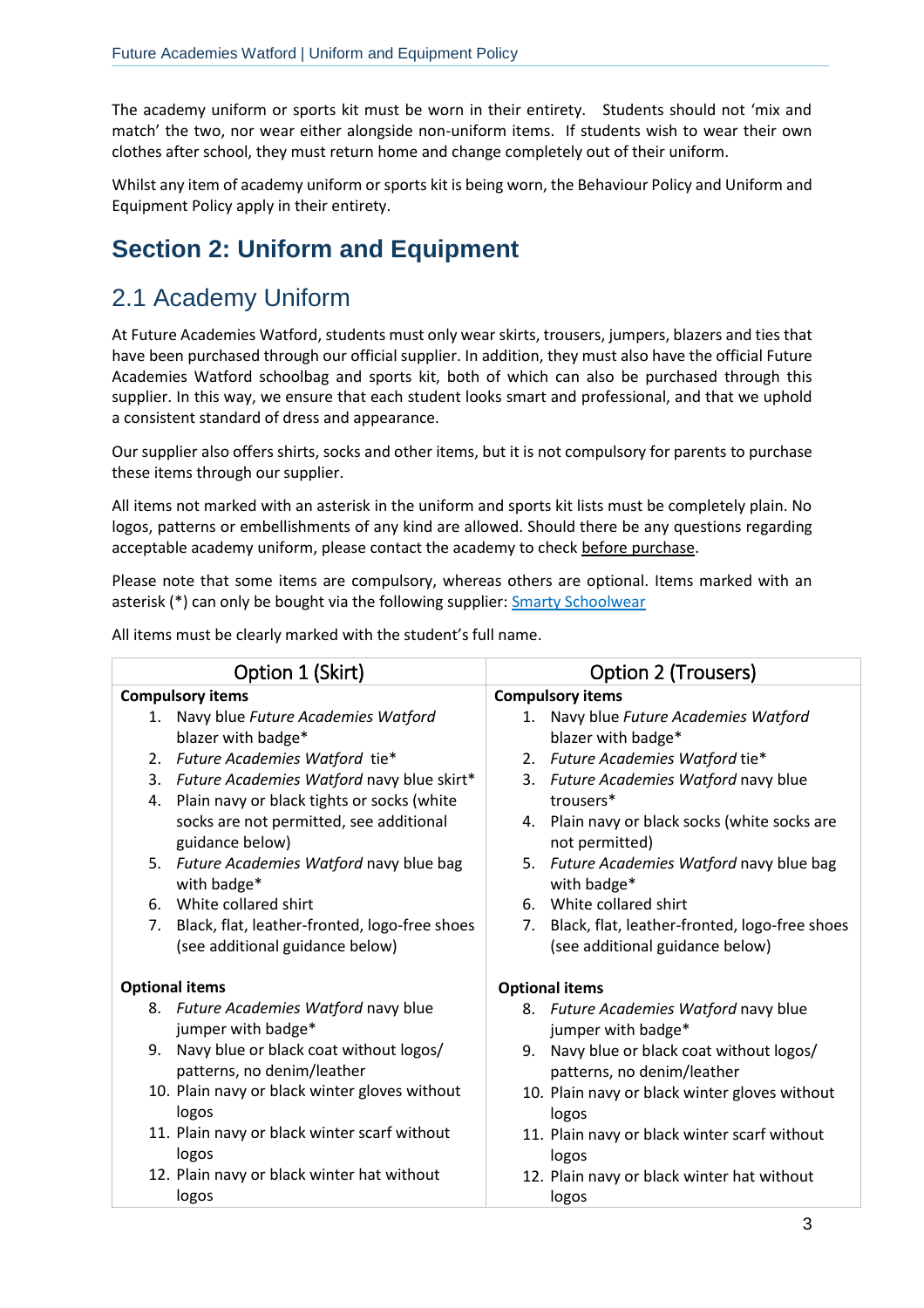# <span id="page-3-0"></span>2.2 Tights and Socks

Students when wearing a skirt are required to wear plain navy or black tights during the autumn and spring term.

During the second half of the summer term students wearing a skirt may wear plain black or navy blue ankle socks as an alternative to tights. These must be full ankle socks and not trainer socks. White socks are not permitted.

### <span id="page-3-1"></span>2.3 Skirts

Skirts must be purchased from the supplier so that they sit at knee length.

Skirts can be purchased in a range of lengths; parents and guardians must ensure the skirt they purchase for their child is the correct length. The academy has made this expectation clear with the uniform supplier. Skirts that are purchased at the wrong length will need to be replaced at parental/guardian expense.

Sanctions will be given, in line with the Behaviour Policy, to students who fail to wear their skirt at knee length either by rolling their skirt up or by any other means. Students who consistently fail to wear their skirt at knee length will be required to wear trousers following a meeting between parents/guardians and a member of the leadership team.

### <span id="page-3-2"></span>2.4 Shoes

Academy shoes should be black, flat, faux leather/leather-fronted and logo-free. The style should be traditional, avoiding the appearance of a trainer.

Some specific styles that are not permitted include:

- Boots or ankle boots (including Kickers ankle boots)
- Trainers
- Plimsolls
- Styles that appear to be more trainers or plimsolls than professional black shoes
- Suede, fabric or canvas shoes
- Shoes with heels
- Styles with obvious logos or branding
- Styles with elaborate buckles, decorations or patterns

This list is not exhaustive and the academy's decision on what is and is not acceptable is final. If parents are unsure as to whether a particular style will be accepted, they should send a picture of the shoe to the academy before purchasing.

Parents who are struggling to find acceptable affordable shoes are encouraged to contact the academy who will be happy to recommend appropriate footwear.

Please note that, even though shoes may be sold in the 'school' section of shops or online retailers, these may not be within our guidance as to what is acceptable.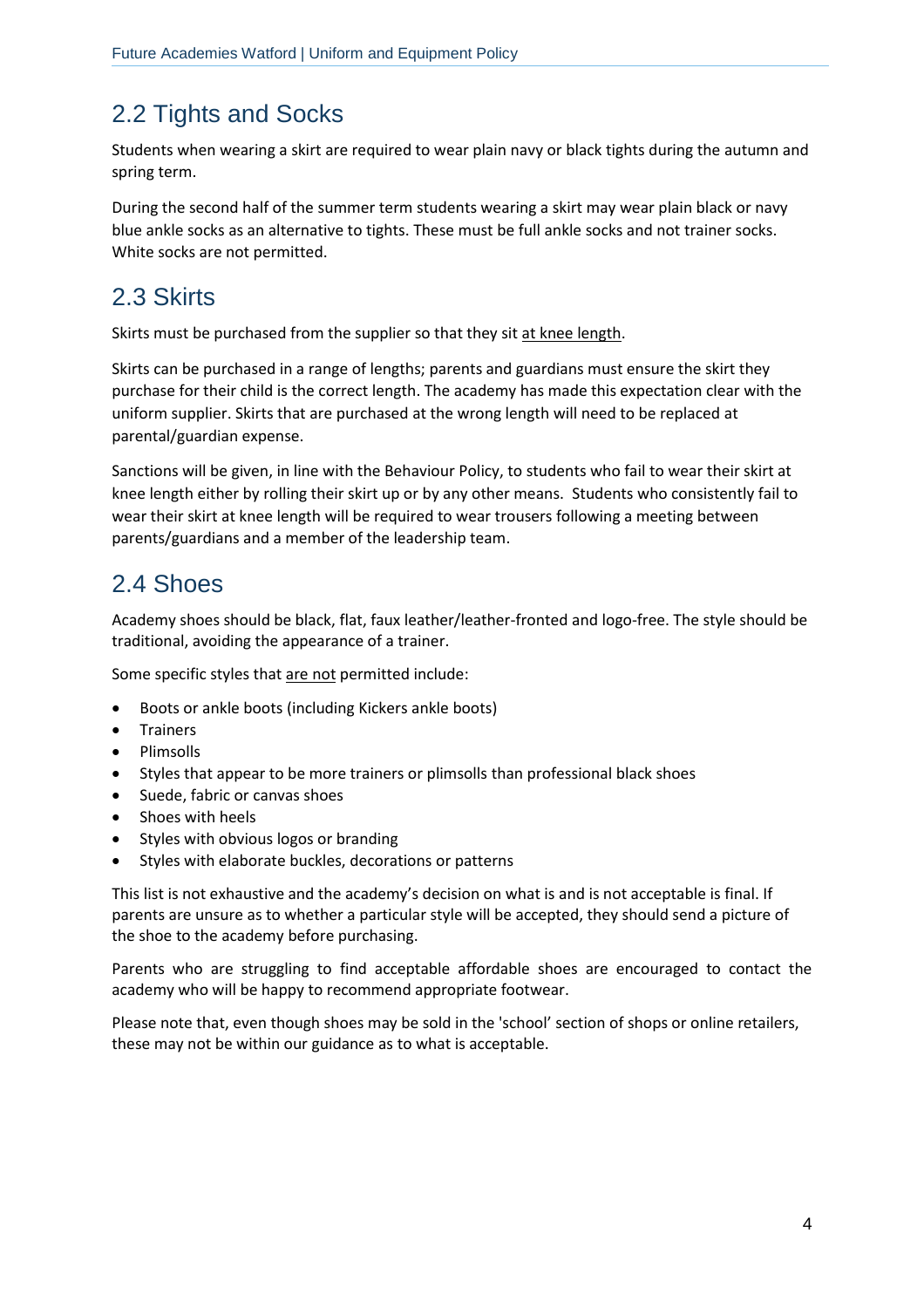

#### <span id="page-4-0"></span>2.5 Blazers, Coats and Outside Clothing

- Coats are not to be worn over or under the academy blazer inside the building.
- Coats are to be plain navy or black without logos or patterns.
- Scarves, gloves and hats are not to be worn inside the academy building at any time.
- Hoodies are a banned item and are not to be brought into the academy.
- No hoods are to be up whilst on the academy site, except when it is raining.
- Blazers must be worn everyday. In hot weather, teachers may give permission for blazers to be removed in lessons but it is the teacher's decision.
- At times, when particularly hot, the Principal may state that it is a 'blazer off' day and therefore blazers do not need to be worn.

### <span id="page-4-1"></span>2.6 Sports Kit

Students must have the compulsory items  $(1 - 5$  below) for Sport. They will not be allowed to wear their own winter clothes for Sport and, if they choose to wear additional garments for warmth, these must be items  $6 - 10$  on the list.

All items must be clearly marked with the student's full name.

All items marked with an asterisk\* must be purchased through [Smarty Schoolwear](https://www.smartyschoolwear.co.uk/secondary-schools-c23/futures-academies-watford-c497) 

#### **Compulsory items**

- 1. *Future Academies Watford* white polo shirt with logo\*
- 2. *Future Academies Watford* navy PE shorts with logo\*
- 3. Navy blue PE socks\*
- 4. Black, blue or plain white trainers, with only discreet logos. Trainers must not have spikes.
- 5. A plain navy blue or black material, drawstring bag for sports kit which must accompany, rather than replace, the academy bag.

#### **Optional items**

- 6. *Future Academies Watford* grey PE sweatshirt\*
- 7. *Future Academies Watford* navy blue tracksuit bottoms\*
- 8. *Future Academies Watford* navy blue tracksuit top\*
- 9. Plain navy blue sport leggings this must be worn with navy branded PE shorts
- 10. White unbranded base layer top this must be worn under the white branded polo shirt
- 11. Football boots, shin pads, gum shield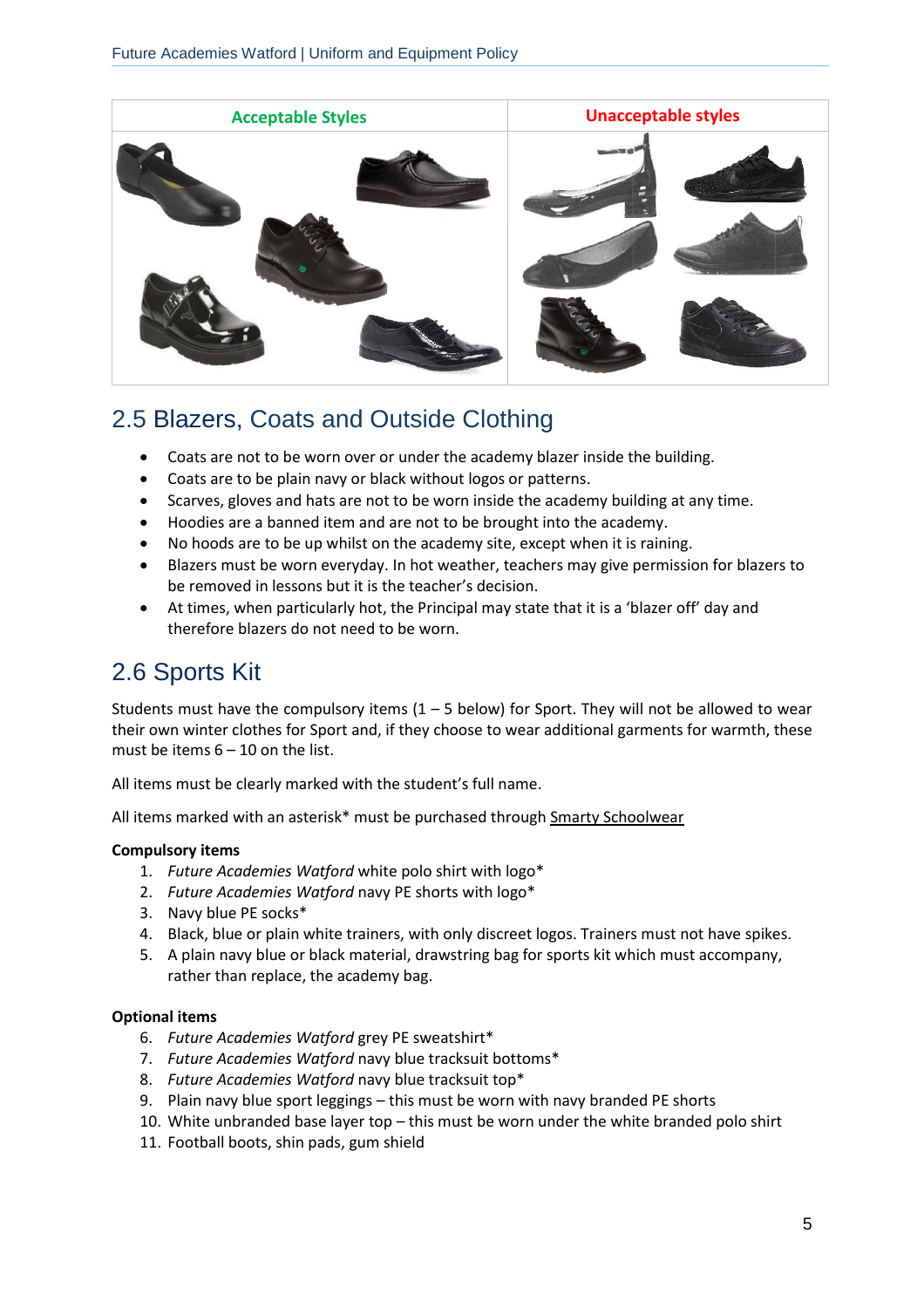Students who are unable to participate in a sport lesson owing to injury are still expected to bring and wear their full sports kit, as well as a note from their parents/guardians requesting that they be excused. Excused students will be able to participate through coaching and officiating roles.

#### <span id="page-5-0"></span>2.7 Equipment

Every student must have the following equipment with them every day:

- A reading book
- A scientific calculator
- A transparent pencil case containing:
	- o a black pen (and a spare black pen)
	- o a green pen
	- o a pencil
	- o a ruler
	- o a rubber
	- o a pencil sharpener (preferably with its own compartment for shavings)
	- o a highlighter
	- o a glue stick
- A packet of tissues
- A water bottle

The presence of the above items will be checked at the start of each day and students will be sanctioned if they do not have any items.

In addition, students may also wish to bring with them the following (non-compulsory) items:

- Colouring pencils
- An English dictionary
- A foreign language dictionary

#### <span id="page-5-1"></span>2.8 Labelling

We require all items of clothing to be clearly marked with the students' full name. With hundreds of students owning identical uniforms, it is much more likely that lost items will be returned if they are named. Labels are available through our school uniform supplier for this purpose. Black permanent markers may be used, but names should be written largely, clearly and in full (not initials).

#### <span id="page-5-2"></span>**Section 3: Presentation and Appearance**

### <span id="page-5-3"></span>3.1 The appropriate wearing of uniform

The following points about general appearance should be noted:

- Blazers must be clean and well-maintained. They must be worn at all times when moving around the academy site as well as en route to and from the academy. Sleeves must not be rolled up and only academy-issued badges may be worn.
- Shirts must be tucked in at all times. Top buttons must always be fastened. Shirts must have no logos and should not be in a fitted design.
- Jumpers are an optional item. However, if a jumper is worn, it must be the academy jumper.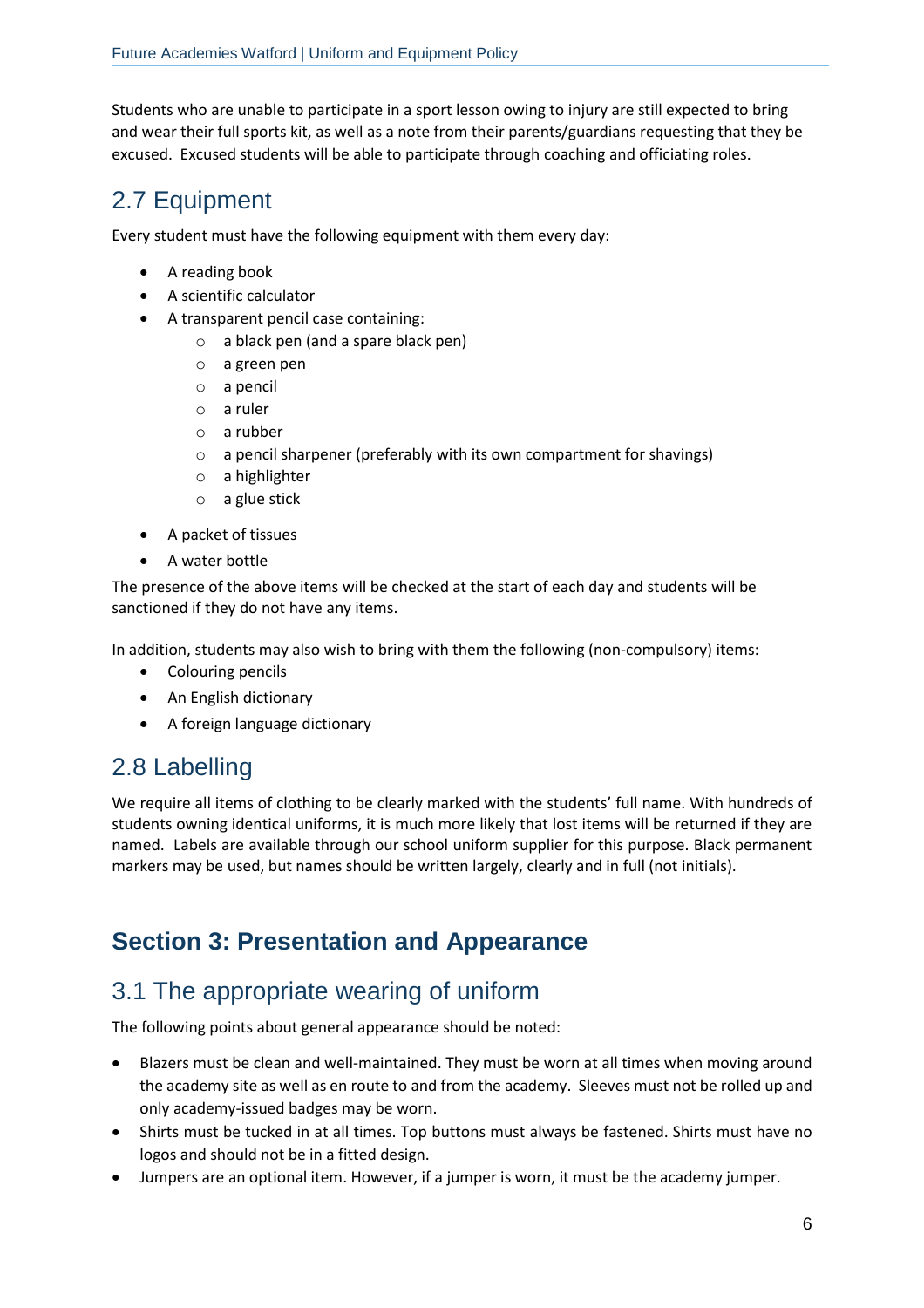- Ties must be worn with a neat knot covering the top button and with the bottom of the tie touching the waist.
- Skirts must be knee-length and not shortened by being rolled up at the waist.
- Outdoor coats and winter garments must be removed upon entering the building.

#### <span id="page-6-0"></span>3.2 Hair styles

For all students, hair must be maintained in a conventional and understated style. Hair must be maintained, clean and neat. Individual fashion statements or overly-styled haircuts are not permitted. Hair must not be obviously dyed and may not be anything other than a natural colour.

No lines, markings or indents are allowed in the hair or eyebrows.

There should be no contrast between the top of the hair and the sides. Short sides must be faded gradually into the top of the haircut so there is no noticeable 'step' or layering.

Hair should be no shorter than Grade 2.

If worn long, hair must be well-kept and tidy and allow the face to be seen. Extremely long hair must be tied back. Long hair must be tied up for sport and practical lessons; students with long hair must bring a hairband.

Braids and hair extensions are allowed, but must be kept neat and must be indistinguishable from the hair colour.

Hair accessories must be plain black or navy blue and without patterns.

The detail above, including the list of prohibited styles, is not exhaustive and the academy's decision on what is and is not acceptable is final.

#### <span id="page-6-1"></span>3.3 Jewellery

Future Academies Watford operates a strict 'no jewellery' policy for both boys and girls. Bracelets, rings, earrings, studs and necklaces are not permitted.

The only exception to this is the wearing of a discrete watch with a plain strap. Smart watches are not allowed as these may distract from learning and would also not be permitted in public examinations.

#### <span id="page-6-2"></span>3.4 Make-up

Students in Years 7 – 11 are not permitted to wear make-up. Nail varnish of any description, as well as nail extensions/acrylics, are similarly forbidden. Students are not allowed to wear henna.

Students in the sixth form may wear make-up, but this must be natural and subtle. The academy reserves the right to make final judgements on what is and is not appropriate.

#### <span id="page-6-3"></span>3.5 Belts

If a student wears a belt, it must be plain black and leather (or leather effect). It should have one demure buckle.

#### <span id="page-6-4"></span>3.6 Items of religious significance

Some students may choose to wear headscarves. If so, these headscarves must look conventional and understated in style.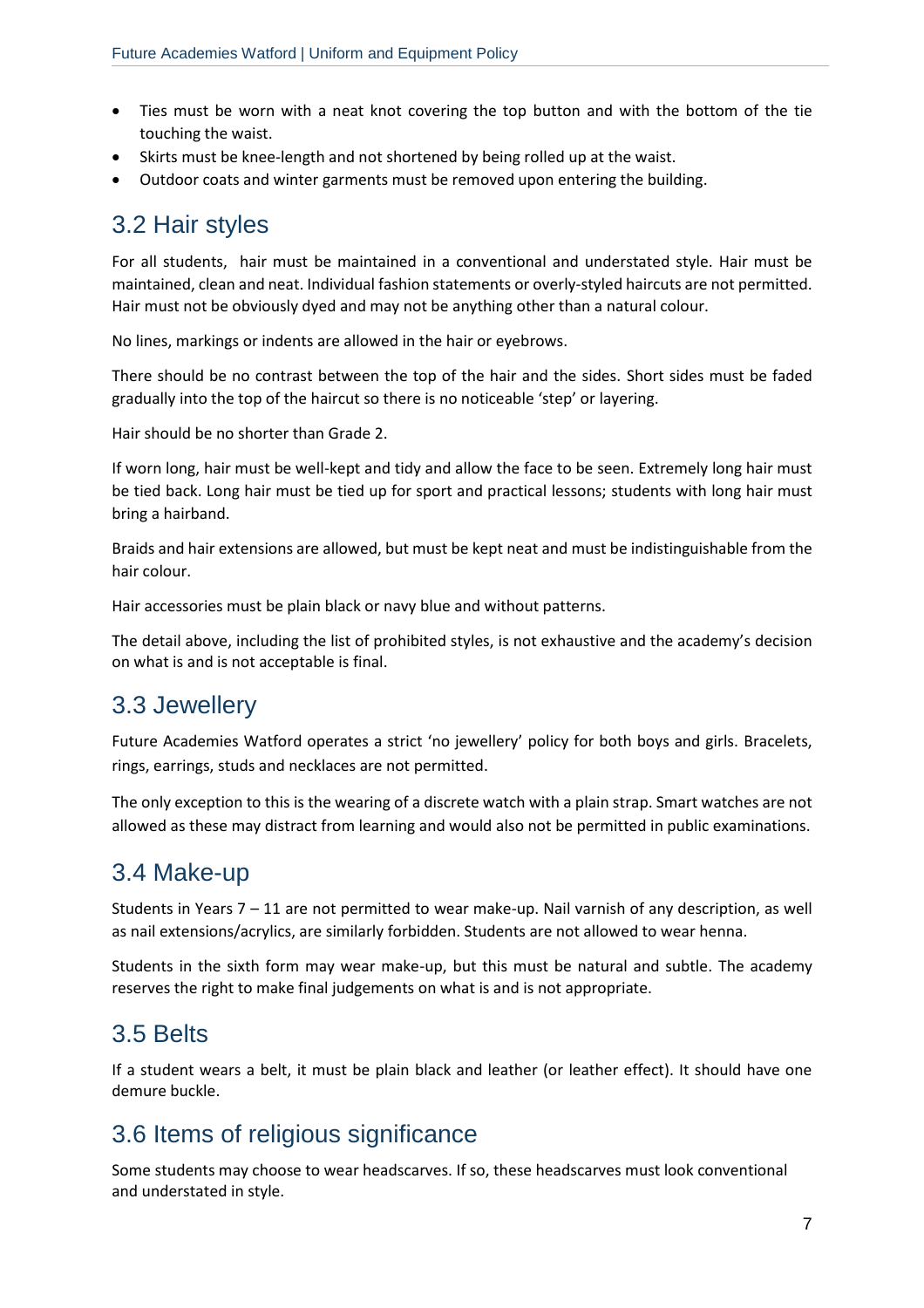- Headscarves must be black or navy blue.
- Pins or clips must be small, dark in colour and understated.
- There can be no decorations such as sequins or patterns.
- Material must not be too long at the front or the back so as to obscure the uniform or look untidy. As guidance, headscarves should be above the waistline at the front.

Some students may choose to wear a turban. If so, these turbans must look conventional and understated in style.

- Turbans must be black or navy blue.
- There can be no decorations such as sequins or patterns.

The Principal may grant relevant exemptions from specific aspects of the uniform policy, but only where this is required as a matter of sincere religious observance and where this can be substantiated by a letter from the leader of the relevant religious community e.g. henna. The academy's decision is final.

#### <span id="page-7-0"></span>**Section 4: Banned Items**

The academy has the legal power to confiscate any items that it has banned. The rules on confiscation are applied without exception. Banned items will be confiscated, regardless of to whom they belong.

High value objects such as mobile phones and electronic devices will be kept in a secure place until the end of the confiscation period. Mobile phones will be confiscated, parents contacted and collected at the end of the day in the first instance. All other confiscated items will be kept until the end of the half term (see Behaviour Policy).

The academy will not accept any liability for any claim arising from theft, accidental loss or damage to personal effects, money, belongings or clothing whilst on the premises, even if lost after being confiscated by the academy.

The following items are banned at the academy:

|   | Mobile phones (students may have a mobile<br>switched off in the bottom of their bag, but it<br>will be confiscated if it is seen or heard at any<br>time) | Toys, laser pens and fidget spinners<br>$\bullet$<br>Birthday accessories (e.g. large badges,<br>$\bullet$<br>sashes or balloons)                     |
|---|------------------------------------------------------------------------------------------------------------------------------------------------------------|-------------------------------------------------------------------------------------------------------------------------------------------------------|
| ٠ | Jewellery (with the exception of a watch)<br>High value items and electronic items (MP3<br>players, iPads or similar)                                      | Metal combs<br>Aerosols or sprays<br>Fireworks, bangers, firecrackers, etc.<br>$\bullet$                                                              |
| ٠ | All non-uniform items of clothing, including:<br>Hoodies and non-academy jumpers<br><b>Baseball caps</b><br>Handbags                                       | Drugs, tobacco or alcohol, including any<br>related paraphernalia<br>Vaping equipment<br>Pointed objects/blades                                       |
|   | Fizzy drinks and 'energy' drinks<br>Large quantities of confectionary beyond that<br>which a student could reasonably consume on<br>their own in a day     | Any item that is deemed by the Leadership<br>Team to disrupt learning<br>Any item deemed to be a weapon<br>٠<br>Any other item/substance that is<br>٠ |
|   | Chewing gum<br>Glass bottles and containers                                                                                                                | prohibited by law                                                                                                                                     |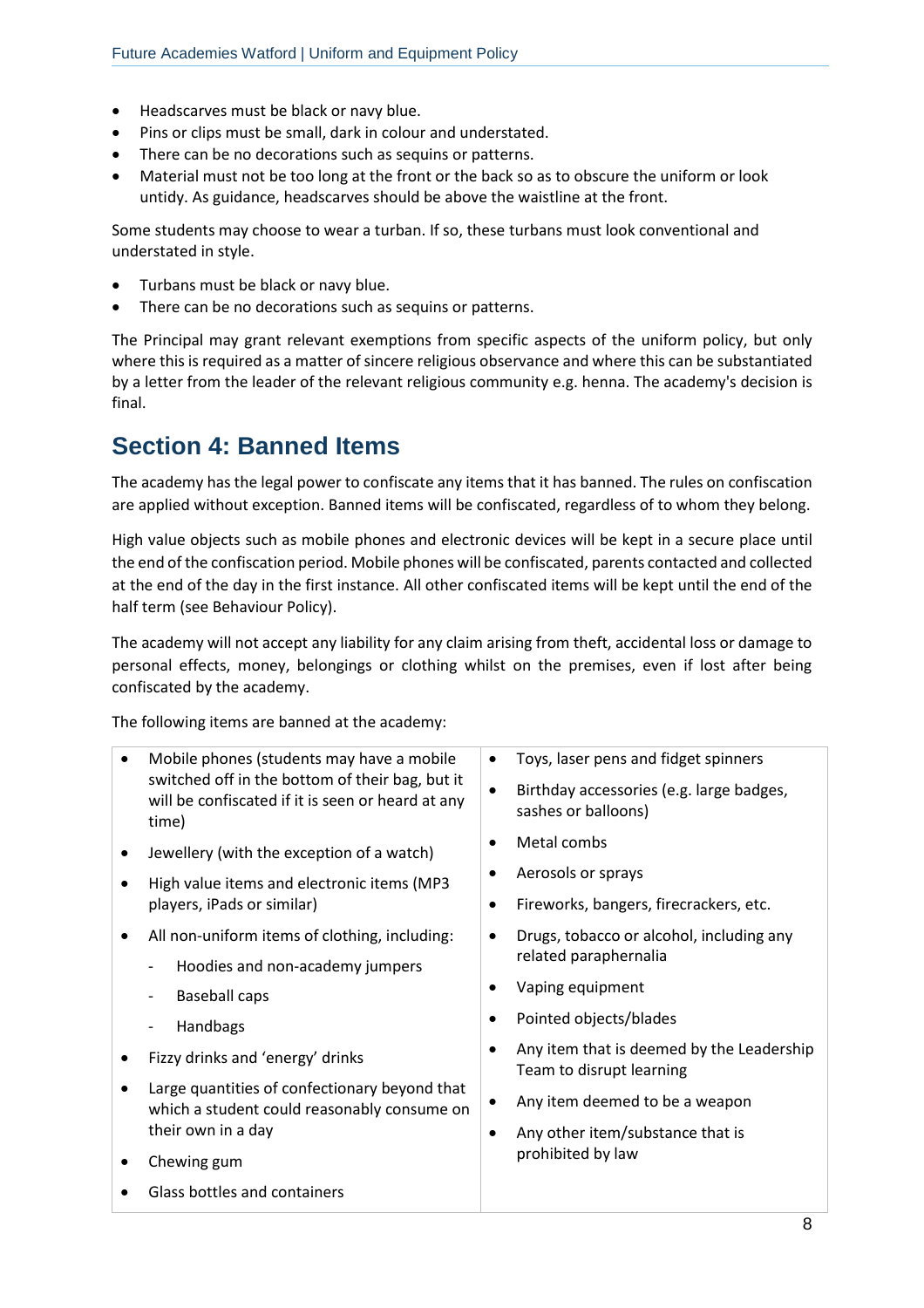# <span id="page-8-0"></span>**Section 5: Policy Infringements**

The academy is a place of learning and not a place to demonstrate or show off the latest fashion accessories, clothes or footwear. Our uniform policy encourages a sense of pride, belonging and loyalty to the community of which all students are members. The policy also removes any visible manifestations of inequality. The policy is applied consistently and without exception – 'every day, every child, no excuses'. Students are expected to adhere to the policy at all times, including on their journey to and from the academy.

When a student is not dressed in the full uniform or does not have the expected appearance, they will not be permitted to attend lessons. In such cases, and if parents can be contacted and informed, students will be sent home to rectify the infringement and return, or alternatively will undertake supervised work within the Internal Exclusion room until the correct uniform is brought to them, or until they are of the expected appearance.

When a student is missing a compulsory piece of equipment or an item of sport kit, they will sit a detention after school the same day (see Behaviour Policy).

#### <span id="page-8-1"></span>**Section 6: Sixth Form dress code**

Sixth Form students are expected to wear formal business dress. They must be smartly dressed at all times, as they would be if working in a smart professional environment.

- Plain, formal business suit skirt or trousers (skirts must be knee length and trousers must be full length)
- Plain jilbab
- Plain hijab
- Formal business shirt or blouse (free choice of colour)
- Sixth Form Tie (choice of two designs, will be provided at Sixth Form induction)
- Smart formal shoes (leather-fronted)
- Lanyard with identity card (must be worn at all times)
- Smart formal shoes (only modest heels permitted)
- Lanyard with identity card (must be worn at all times)

The following are not permitted:

- Casual trousers (e.g. combats, track suits, leggings)
- Casual tops (e.g. track suit, fleeces, T-shirts, hooded tops)
- Causual shoes (e.g. trainers, pumps, canvas shoes, boots)
- White socks
- Any jumper other than a plain v-neck
- Trousers, shirts, blouses or skirts made from denim or leather
- Shorts, cropped trousers, tight narrow legged trousers
- Sportswear
- Revealing clothes
- Patterns or shapes cut into hair or eyebrows
- Brightly coloured hair
- Overly conspicuous jewellery (e.g. oversized earrings or necklaces)
- Visible tattoos and body piercings

Students in the Sixth Form may wear natural-looking make-up and subtle jewellery. The academy reserves the right to make final judgements on what is and is not appropriate.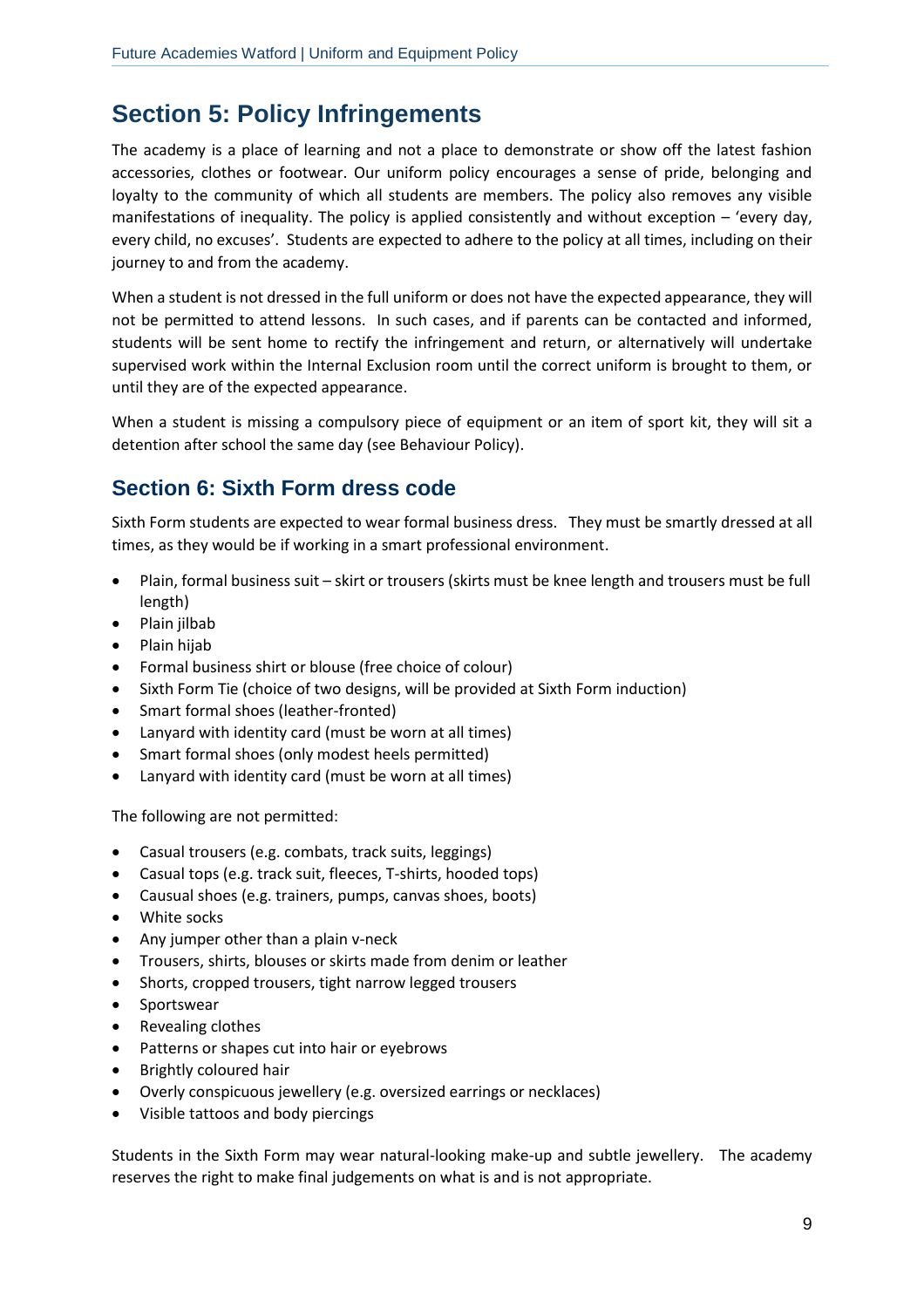Students will be sent home if they do not conform to the dress code. Parents will be contacted on the first occasion a student is required to be sent home in relation to a dress code violation. In the event of any subsequent digression from the dress code, the student will be issued with a Penalty Point and sent home to change.

Sixth Form students may bring mobile phones, MP3s, iPods etc. with them to the academy but they are only permitted to use them in designated areas. If a student is seen using any such item outside of a designated area, the item will be confiscated and returned at the end of the day. Any further discretions will be dealt with in line with the Sixth Form behaviour procedures, which includes the issuing of Penalty Points and confiscation for a fortnight.

It is beyond the scope of the policy to provide guidance on every eventuality. If in any doubt about the appropriateness of a garment, students should check with their Head of Year before purchasing it.